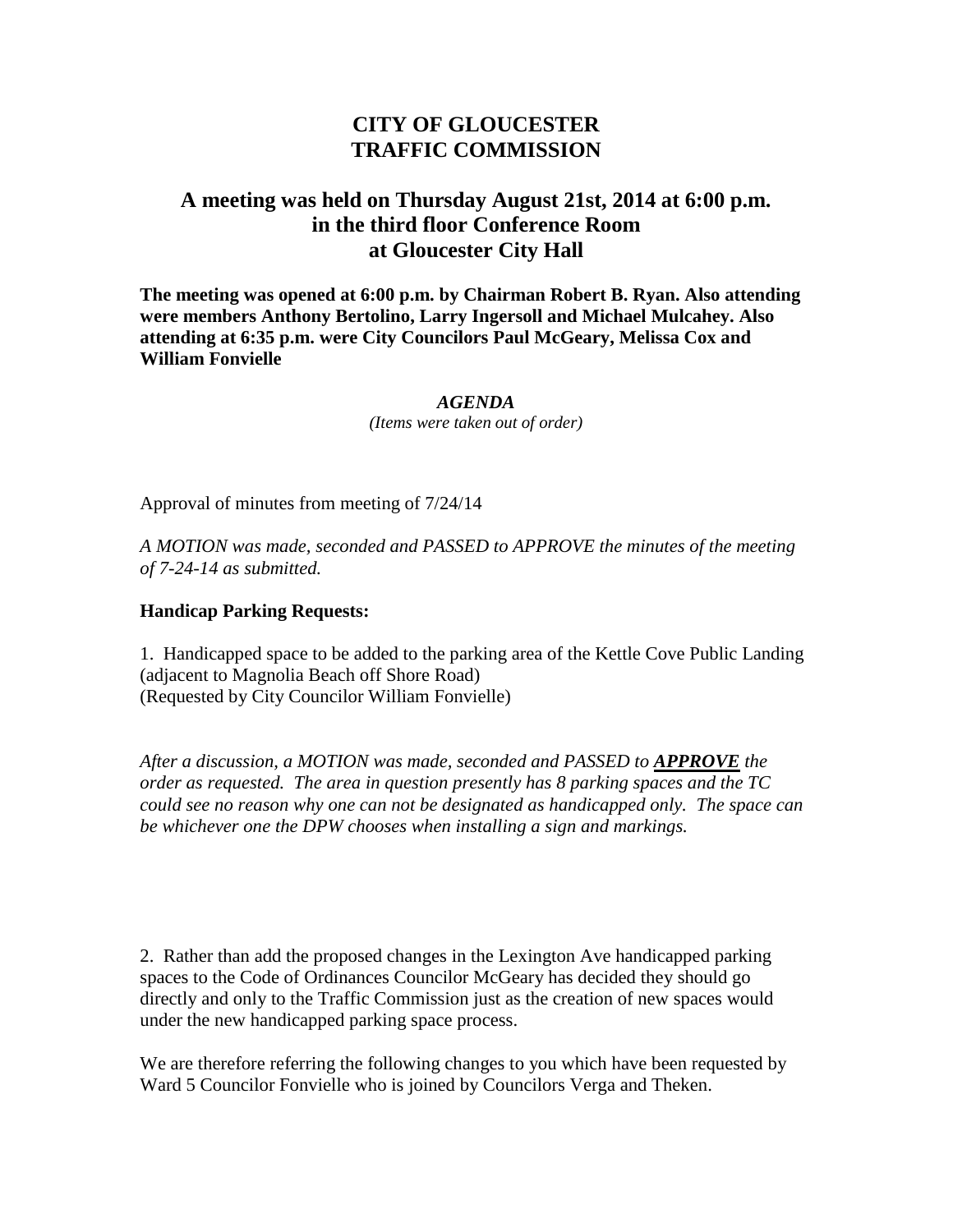DELETE: "Lexington Avenue westerly side in a southerly direction for a distance of 30 feet from utility pole #4705. Imprint white lines for a distance of 19 feet at curb ramp. Move existing handicapped parking space three feet forward in a southerly direction. From utility pole to handicapped sign is 68 feet."

ADD: "Lexington Avenue westerly side ,beginning at a point 20 feet from its intersection with Norman Avenue for a distance of 22 feet ,one space in a southerly direction with space to be adjacent to Magnolia Library."

DELETE: "Lexington Avenue, westerly side .One space beginning at a point 172 feet from its intersection with Hesperus Avenue for a distance of 22 feet in a northerly direction."

ADD: "Lexington Avenue, westerly side, beginning at appoint 190 feet from its intersection with Hesperus Avenue for a distance of 22 feet ,one space in a northerly direction to be aligned with handicapped curb ramp. "

*After a discussion, a MOTION was made, seconded and PASSED to APPROVE the order as requested. These changes will put the handicap spaces closer to the curb cuts on the sidewalks.*

**ORDER #CC2014-032 (Councilor LeBlanc) ORDERED** that the City Council amend the Code of Ordinances Chapter 22, "Traffic", Sec. 22-270.1 "Resident Sticker Parking Only" by adding a definition of "resident parking sticker" as follows: "Resident parking sticker shall mean a parking sticker for persons who demonstrate proof of Gloucester residency at one of the streets or areas listed in Sec. 22-270.1 and ownership of the vehicle to be stickered. The sticker shall differ in size, color and shape from a resident beach sticker and shall say "NOT FOR BEACH."

**FURTHER ORDERED** that this matter of distinguishing Resident Beach Stickers from Resident Parking Stickers and changing and improving signage at areas listed in Sec. 22-270.1 and adding the areas listed in Sec. 22-270.1 to Sec. 22-176(b) "Penalties for parking violations-in beach district"

*After a discussion, a MOTION was made, seconded and PASSED to CONTINUE the matter until the next meeting in which Councilor LeBlanc can attend as the TC has numerous questions that need to be addressed.*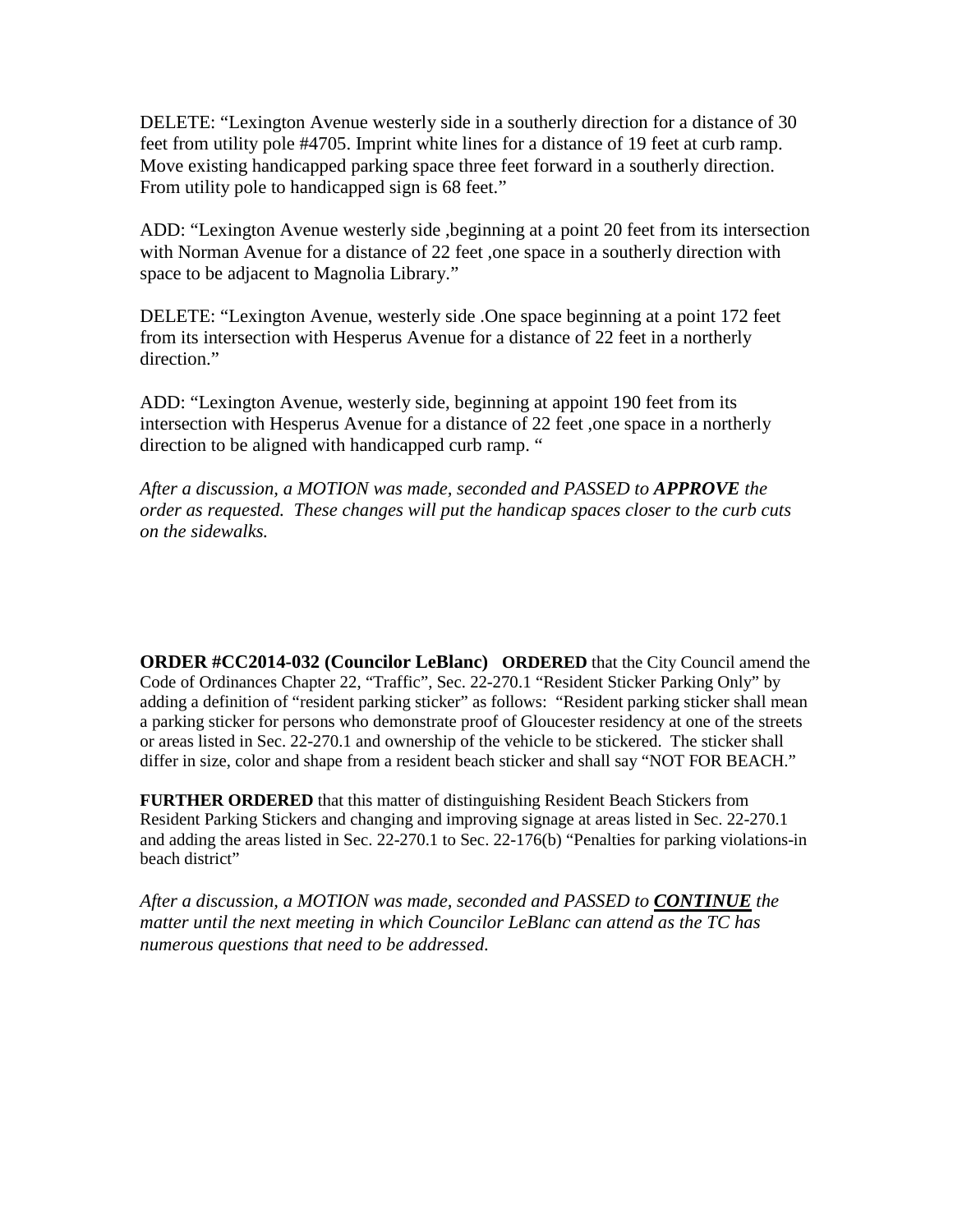**ORDER #CC2014-033 (Councilor Cox) ORDERED** that the City Council amend the Code of Ordinances Chapter 22 "Traffic" Sec. 22-284 entitled "Service or loading zones" by:

**ADDING** "(a)" before the words "The following locations;"

and by **ADDING** a new subsection (b) as follows:

"(b) Overnight parking shall be allowed from 7:00 p.m. to 7:00 a.m. daily in all loading zones designated in this section;"

*After a discussion and speaking with Councilor Cox, a MOTION was made, seconded and PASSED to APPROVE the order with the following change: the time limit under new subsection (b) should read 6:00 pm.. to 6:00 am. This time change was agreed upon by both the TC and Councilor Cox.*

and by **amending** the Code of Ordinances Chapter 22 "Traffic" by **DELETING** Sec. 22-155 "Parking Prohibited 12:00 midnight to 6:00 a.m. from December 15 to March 15;" and

*Note: This deletion is for the old winter overnight parking ban which has not been in effect for many years. It will not affect the current snow emergency parking bans.*

**FURTHER ORDERED** that all signage designating loading zones under Sec. 22-284 be replaced with signs which state that overnight parking is allowed.

*Signs should read 'NO PARKING LOADING ZONE 6:00 a.m. to 6:00 p.m. only'*

*This allows the loading zones to be used for regular parking for Main Street establishments during the evening hours.*

**ORDER #CC2014-034 (Councilor McGeary) ORDERED** whether the City Council wishes to petition the state to lower the speed limit on Brightside Avenue to 20 miles per hour.

*After a discussion and review of the results of the speed study, a MOTION was made, seconded and PASSED to APPROVE the order.* 

*The study showed 16,745 vehicles using Brightside Avenue during a one week period. The average speed of the vehicles was 21-22 mph, and the 85th percentile was between 26-28 mph. The percentage of vehicles exceeding the current speed limit (30 mph thickly settled district) was 1.2%.*